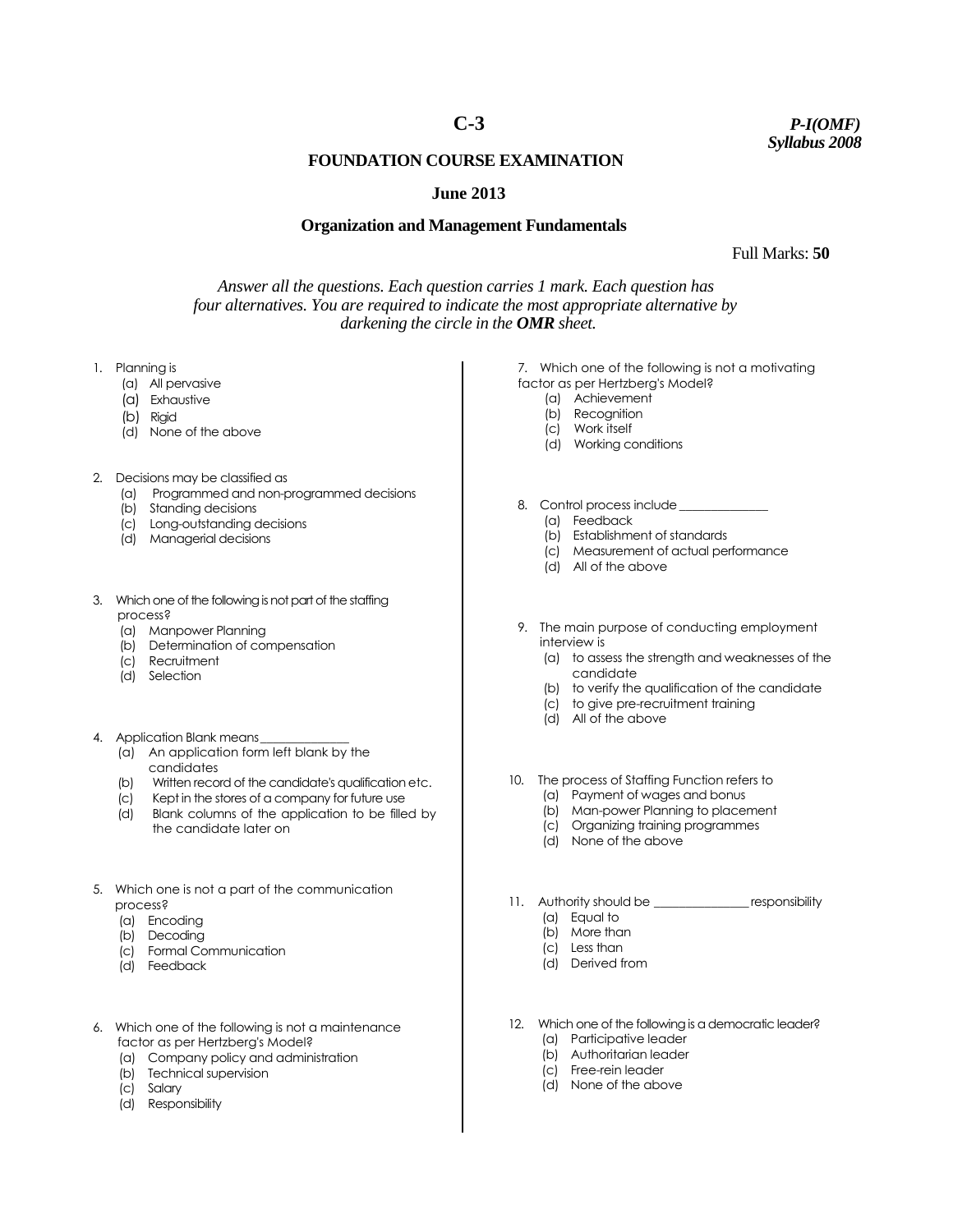- 13. Prof. Bernard has given four essential qualities of leadership. Which one he has not given?
	- (a) Vitality
	- (b) Decisiveness
	- (c) Power of endurance
	- (d) Emotional Stability
- 14. Decentralization is not
	- (a) A Process or an act
	- (b) End-result of delegation
	- (c) Optional activity
	- (d) Philosophy of Management
- 15. Which one of the following is not a disfunctional aspect of conflict?
	- (a) Disequilibrium in organization
	- (b) Stress and tension
	- (c) Diversion of energy
	- (d) Change without notice
- 16. Reason for role conflict is
	- (a) Role ambiguity
	- (b) Organizational positions
	- (c) Personal characteristics
	- (d) All of the above
- 17. Conflict Resolution do not include
	- (a) Problem solving
	- (b) Giving more power
	- (c) Compromise
	- (d) Confrontation
- 18. Resistance to change does not include.
	- (a) Fear of economic loss
	- (b) Sunk costs
	- (c) Ego-defensiveness
	- (d) Unfreezing
- 19. Changing environment and challenges before management are
	- (a) Economic changes
	- (b) Technological changes
	- (c) Neither of (a) and (b)
	- (d) Both (a) and (b)
- 20. There cannot be a gap of more than \_\_\_\_\_\_\_ months between two Board Meetings of a listed company
	- $(a)$  3 (b) 4
	- $(c)$  5
	- (d) 6
- 21. Which one of the following is not the objective of a public sector enterprise? (a) Generation of employment
	- (b) Planned economic development
	- (c) Compulsory payment of dividend
	- (d) Profit earning
- 22. Which of the following is the reason for resistance to change? (a) Peer Pressure (b) Cost of production (c) Profit earned (d) Market conditions
- 23. Which of the following is not the future managerial Task? (a) Standard of living (b) Trusteeship
	- (c) Business Forecasting
	- (d) Initiative and Creativity
- 24. Public Enterprises in India are suffering from (a) Low Profit Objective (b) Lack of Industrial Relationship (c) Lack of proper Man Power Planning (d) Lack of Public Support
- 25. Disinvestment of shares is a measure of
	- (a) Privatization
	- (b) Nationalization
	- (c) Dissolution of a company
	- (d) Additional investment by Government
- 26. The term Organization refers to:
	- (a) An ongoing business activity
	- (b) An ongoing business unit
	- (c) A static structure of responsibilities
	- (d) All of the above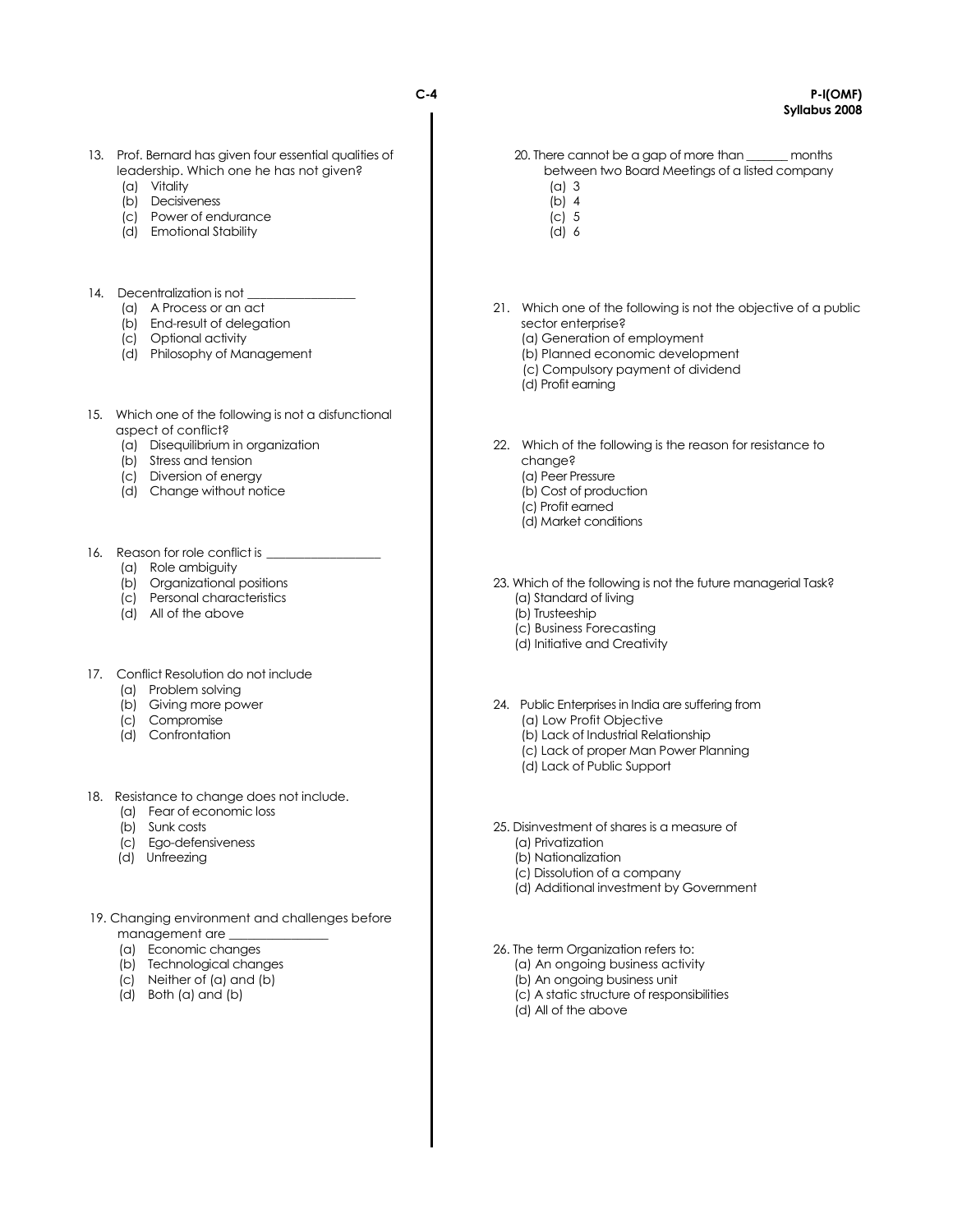**C-5**

- 27. Which of the following is the oldest type of Organization?
	- (a) Line Organization
	- (b) Functional Organization
	- (c) Line and Staff Organization
	- (d) Project Organization

#### 28. Which one is not related to Delegation?

- (a) Vehicle for co-ordination
- (b) Reduction of manager's burden
- (c) Expansion of business
- (d) Securing secrecy
- 29. Which one does not refer to an Informal Organization?
	- (a) Interactions and human relationships
	- (b) Emerges spontaneously
	- (c) Basis of friendship
	- (d) Voting among members of the group
- 30. Responsibility
	- (a) Cannot be delegated
	- (b) Can be delegated
	- (c) Can be divided
	- (d) Cannot be divided
- 31. Neo-classical theory of organization was pioneered by
	- (a) F.W. Taylor
	- (b) Elton Mayo
	- (c) Henry Fayol
	- (d) Keith Davies
- 32. Determinants of personality is/are
	- (a) Heredity
	- (b) Brain
	- (c) Physic-features
	- (d) All of the above
- 33. Which one of the following does not form attitudes?
	- (a) Family
	- (b) Personal experience
	- (c) Association
	- (d) Weather conditions
- 34. Errors in perception does not arise due to (a) Selective perception
	- (b) Halo effect
	- (c) Stereotyping
	- (d) Testing
- 35. Which one of the following is not a behavioural science?
	- (a) Anthropology
	- (b) Sociology
	- (c) Psychology
	- (d) Physiology
- 36. CSF stands for
	- (a) Central Security Force
	- (b) Corporate Strategic Functions
	- (c) Customer Satisfaction Functions
	- (d) Critical Success Factors
- 37. Which one is not a step in the implementation of Strategy?
	- (a) Understanding the problem
	- (b) Making the system work
	- (c) Developing additional machinery
	- (d) Changing Institutional Structure to eliminate the cause of conflict
- 38. \_\_\_\_\_\_\_\_\_\_\_ is the first step in the Strategic Planning
	- Process
	- (a) Profits
	- (b) Mission
	- (c) Goals and Objectives
	- (d) Targets
- 39. Co-optation may be defined as the process of: (a) absorbing new elements in the policy determining structure
	- (b) arriving at an agreement between two or more organization thru' give and take
	- (c) competing between organization for the same resources of the society
	- (d) combination of two or more organization without loosing their identities
- 40. The set of\_\_\_\_\_\_\_\_\_\_\_\_\_ defines the domain of the organization
	- (a) Vision
	- (b) Objectives
	- (c) Goals
	- (d) Targets

#### *P-l(OMF) Syllabus 2008*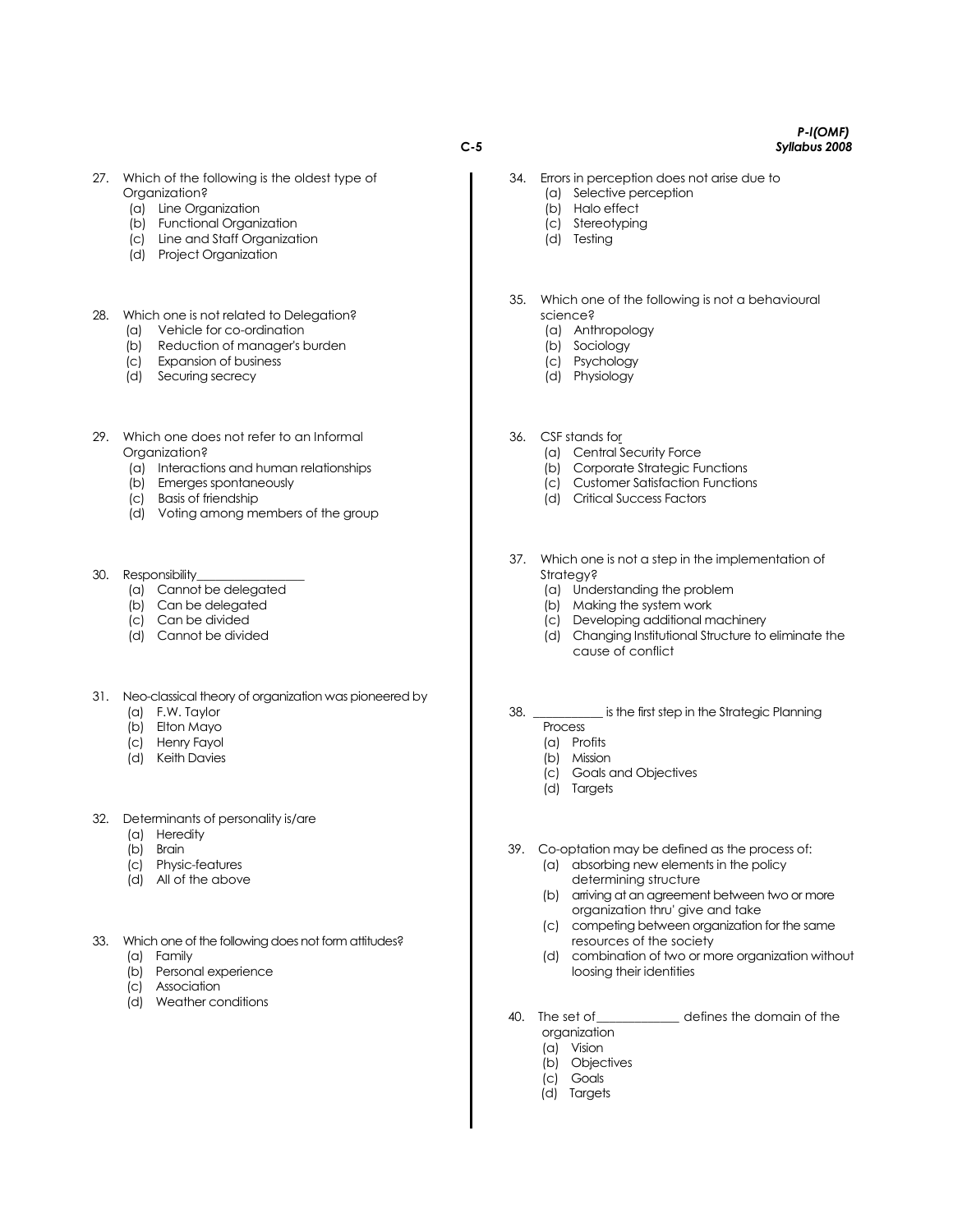- 41. Which one of the following is not a function of **HRM?** 
	- (a) Resolving conflicts among employees
	- (b) Promotion of employees
	- (c) Motivation of employees
	- (d) Dismissal of employees
- 42. Recruitment is a \_
	- (a) Positive Process
	- (b) Negative Process
	- (c) Parallel Process
	- (d) Vertical Process
- 43. For Dismissal of an employee, which one is not necessary?
	- (a) Charge Sheet
	- (b) Holding enquiry
	- (c) Issue of notice of enquiry
	- (d) Response Sheet
- 44. Training is related with
	- (a) Learning the basic skills and knowledge
	- (b) Growth of individuals in all respects
	- (c) Present and future period
	- (d) Managers and executives
- 45. Which of the following is not a source of recruitment outside the organization?
	- (a) Advertisement
	- (b) Recommendation
	- (c) Gate Recruitment
	- (d) Transfer from other units of the undertaking
- 46. Human Resource Management means
	- (a) The number of employees in the organization
	- (b) Effective use of man-power in an organization
	- (c) Money earned by the members of an organization
	- (d) Exchange of man-power between two countries
- 47. Internal sources of recruitment refers to
	- (a) Recruitment within die country
		- (b) Recruitment through personal reference
		- (c) Giving promotion to existing employees
		- (d) Through advertisement
- 48. Dismissal of an employee means
	- (a) Retrenchment
	- (b) Retirement
	- (c) Terminating the services of an employee
	- (d) Suspending from work
- 49. Scientific Management is propounded by
	- (a) Keynes
	- (b) Henry Fayol
	- (c) F.W. Taylor
	- (d) Peter Drucker
- 50. Which of the following is not a 'General Management Principle?'
	- (a) Division of labour
	- (b) Unity of command
	- (c) Highest production
	- (d) Scalar chain
	-

*P-l(OMF) Syllabus 2008*